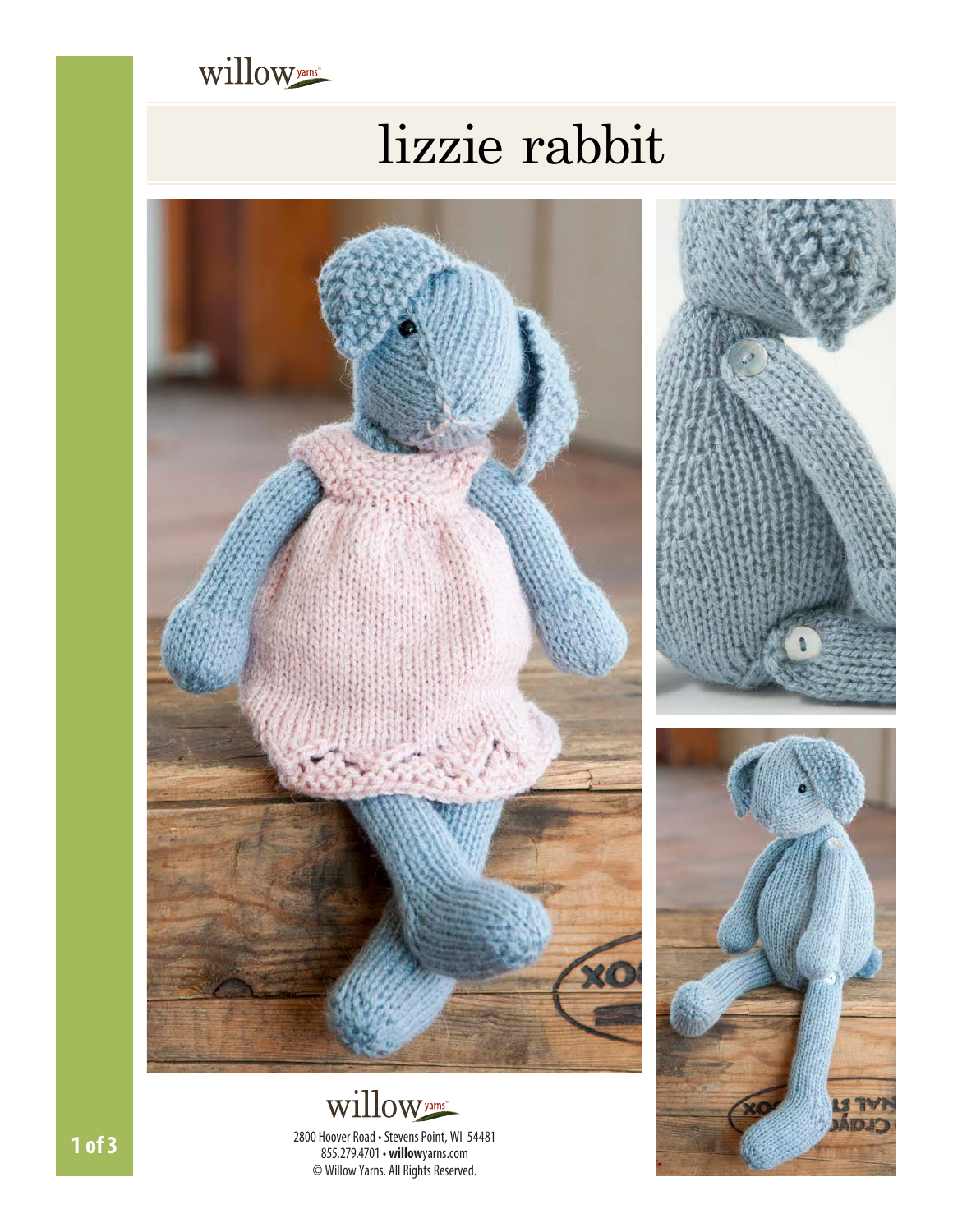## willow<sub>yarns</sub>

## lizzie rabbit Ree Blackledge

Rae Blackledge

Skill Level Intermediate

Finished Size Height: 14" (36cm)

Materials

- Willow Yarns™ Quill (50% acrylic/25% superwash wool/25% alpaca; 50g/230yd) -733360-0002 Sterling (2 balls): A -733360-0006 Dogwood (1 ball): B
- US size 7 (4.5mm) dpn or size needed to obtain gauge
- US size 9 (5.5mm) 16" circular needle
- Stitch markers
- Yarn needle
- Four 5⁄ 8" (1.6cm) buttons
- 2 safety eyes
- Small pom-pom maker
- Polyester fiber fill

### Gauge

18 sts x 24 rows  $=$  4" (10.2cm) with size 7 needle and yarn held double. *Save time, check your gauge.*

### Stitch Guide

**w&t (wrap and turn):** Wyib, sl next st p-wise, bring yarn to front, sl st back to left-hand needle p-wise, bring yarn to back, turn work.

### Pattern Notes

- Entire project is k with the yarn held double.
- Wind single ball of B into 2 balls before beginning dress.
- Leave long tails when you CO as they are used to assemble rabbit.
- All instructions are written in number of rows/rnds instead of length, allowing you to work this pat with any size yarn. Be sure to choose a **2 of 3** usual so you have a firm fabric.

### Instructions

### **Body**

With A held double and dpn, CO 16 sts. Pm and join to work in the rnd, being careful not to twist work. K 1 rnd. **Setup Rnd:** \*Kfb, k3, pm; rep from \* around—20 sts. K 3 rnds **Inc Rnd:** \*Kfb, k to m; rep from \* around— 4 sts inc'd.

- Rep Inc Rnd every fourth rnd 5 more times—44 sts.
- K 8 rnds.
- **Next Rnd:** \*(K7, pm) twice, k6, k2tog, pm;

rep from \* once more—42 sts.

**Dec Rnd:** \*K to 2 sts before m, k2tog; rep

from \* around—6 sts dec'd.

Rep Dec Rnd every other rnd 3 more times. Rep Dec Rnd every rnd once more—

12 sts rem.

Cut yarn, thread through rem sts, and pull to close.

### **Legs**

With A held double and dpn, CO 14 sts. Pm and join to work in the rnd, being careful not to twist work. K 30 rnds. **Inc Rnd:** \*Kfb, k5, kfb; rep from \* once more—18 sts. K 1 rnd. **Heel:** K8, w&t, p7, w&t, k6, w&t, p5 w&t, k4,

w&t, p3, w&t, k4, w&t, p5, w&t, k6, w&t, p7, w&t, k to end.

K 13 rnds.

**Dec Rnd 1:** \*K2tog, k1; rep from \* around—12 sts. K 1 rnd.

**Dec Rnd 2:** K2tog around—6 sts. Cut yarn, thread through rem sts, and pull to close.

### **Arms**

With A held double and dpn, CO 12 sts. Pm and join to work in the rnd, being careful not to twist work. K 24 rnds. **Inc Rnd:** \*Kfb twice, k1; rep from \* around—20 sts. K 7 rnds K2tog around. Cut yarn, thread through rem sts, and pull to close.

### **Head**

With A held double and dpn, CO 12 sts. Pm and join to work in the rnd, being careful not to twist work. **Rnd 1:** \*Kfb, k1, pm; rep from \* around— 18 sts. K 1 rnd. **Inc Rnd:** \*Kfb, k to m; rep from \* around— 6 sts inc'd. Rep Inc Rnd every other rnd 3 more times— 42 sts. K 8 rnds. **Dec Rnd 1:** K6, \*s2kp, k11; rep from \* once more, s2kp, k5—36 sts. K 1 rnd. **Dec Rnd 2:** K5, \*s2kp, k9; rep from \* once more, s2kp, k4—30 sts. K 1 rnd. **Dec Rnd 3:** K4, \*s2kp, k7; rep from \* once more, s2kp, k3—24 sts. K 2 rnds. **Dec Rnd 4:** K3, \*s2kp, k5; rep from \* once more, s2kp, k2—18 sts. K 2 rnd. **Dec Rnd 5:** K2, \*s2kp, k3; rep from \* once more, s2kp, k1—12 sts. **Dec Rnd 6:** K1, \*s2kp, k1; rep from \* once more, s2kp—6 sts. Cut yarn, thread through rem sts, and pull to close.